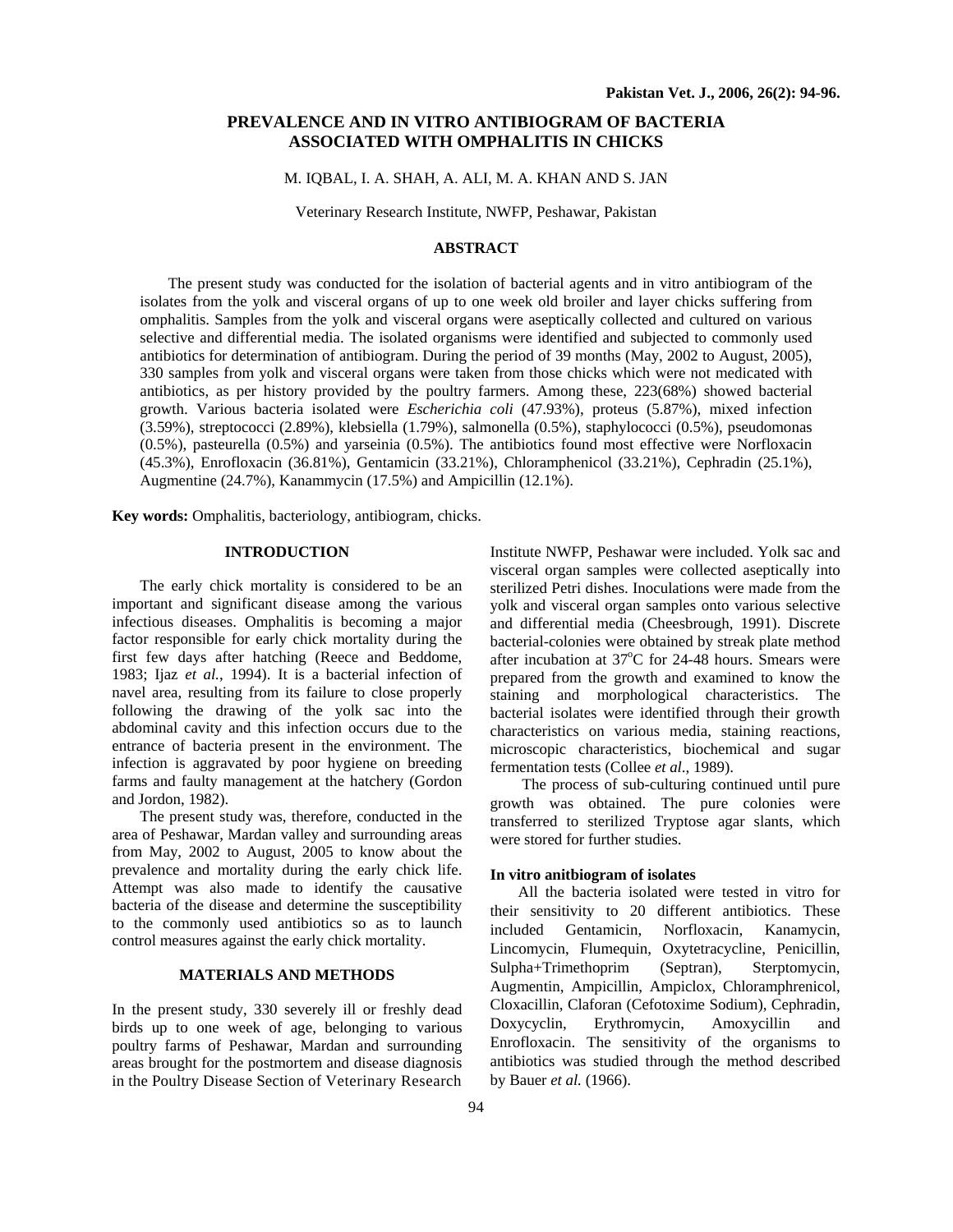## **RESULTS AND DISCUSSION**

A total number of 223 isolates of 10 species were isolated from the 330 bird samples suffering from Omphalitis (Table 1). Different bacterial species associated with omphalitis in the present study have been confirmed in earlier studies (Ijaz *et al.,* 1994). The highest incidence of *Escherichia coli* (83.9%) recorded in the present study is supported by Ijaz *et al*. (1994).

**Table 1: Relative prevalence of bacterial agents associated with omphalitis in chicks** 

| <b>Bacterial agents isolated</b> | <b>Numbers</b> | %age |
|----------------------------------|----------------|------|
| Escherichia<br>coli              | 187            | 83.9 |
| Proteus                          | 13             | 5.8  |
| Mixed infection                  | 08             | 3.9  |
| Streptococci                     | 06             | 2.7  |
| Klebsella                        | 04             | 1.8  |
| Salmonella                       | 01             | 0.5  |
| Staphylococci                    | 01             | 0.5  |
| Pasteurella                      | 01             | 0.5  |
| Pseudomonas                      | 01             | 0.5  |
| Yersinia                         | 01             | 0.5  |

This highest prevalence of *E. coli* is presumably due to the fact that *E. coli* is the commonest environmental contaminants of poultry farms. Proteus, Streptococci*,* and mixed growth were the second after *E. coli*. The presence of these bacteria was indicative of substandard conditions at hatcheries and poultry farms. Since the unabsorbed yolk in the young chicks provides a suitable medium for the multiplication of bacteria, therefore the establishment of infection with these organisms could readily take place. It is therefore, suggested that chicks should be obtained from those hatcheries which adopt strict hygienic measures during the whole hatching process. Moreover, hygienic environment should be provided to the young chicks during brooding and special attention should be paid to the humidity in the brooding house.

The bacterial isolates were subjected to 20 antibiotics for testing their susceptibility (Table 2). The results showed that the isolates were sensitive to Norfloxacin (45.3%), Enrofloxacin (36.81%), Gentamicin (33.21%), Chloramphinicol (33.21%), Cephradin (25.1%), Augmentin (24.7%), Kanamicin (17.5%), Ampicillin (12.1%), Doxycyclin (10.8%), Sulpha+Trimethoprim (Septran) (8.1%), Flumequin

| Table 2: Antibiotic susceptibility of individual isolates (%) |  |  |
|---------------------------------------------------------------|--|--|
|                                                               |  |  |

| <b>Antibiotics</b>      | <b>Bacterial species</b> |                |                  |                |                |                  |                  |              |                  |                           |
|-------------------------|--------------------------|----------------|------------------|----------------|----------------|------------------|------------------|--------------|------------------|---------------------------|
|                         | E-coli                   | <b>Proteus</b> | Klebsella        | <b>Strepto</b> | <b>Salmo</b>   | <b>Staphylo</b>  | <b>Pseudo</b>    | Yersinia     | Pasteur          | <b>Mixed</b><br>infection |
| Gentamicin              | 37.10                    | 30.8           | 75               | 33.3           | $\mathbf{0}$   | $\theta$         | 100              | 100          | $\overline{0}$   | 12.25                     |
| Norfloxacin             | 44.9                     | 61.5           | 75               | 33.3           | 100            | 100              | 100              | $\theta$     | $\overline{0}$   | 12.25                     |
| Kanamycin               | 18.2                     | 7.7            | $\overline{0}$   | 33.3           | 100            | $\overline{0}$   | $\theta$         | 100          | $\overline{0}$   | 12.25                     |
| Lincomycin              | $\overline{0}$           | $\overline{0}$ | $\overline{0}$   | $\mathbf{0}$   | $\mathbf{0}$   | $\overline{0}$   | $\overline{0}$   | $\mathbf{0}$ | $\overline{0}$   | $\overline{0}$            |
| Flumequin               | 8.02                     | $\overline{0}$ | $\overline{0}$   | $\mathbf{0}$   | $\mathbf{0}$   | $\overline{0}$   | $\overline{0}$   | $\mathbf{0}$ | $\overline{0}$   | 12.25                     |
| Oxytetracycline         | 3.7                      | $\theta$       | $\boldsymbol{0}$ | 16.7           | $\overline{0}$ | $\theta$         | $\mathbf{0}$     | $\mathbf{0}$ | $\boldsymbol{0}$ | $\mathbf{0}$              |
| Penecillin              | $\overline{0}$           | $\overline{0}$ | $\overline{0}$   | $\mathbf{0}$   | 100            | 100              | $\theta$         | 100          | $\overline{0}$   | 12.25                     |
| Sulpha+<br>Trimethoprim | 9.09                     | $\theta$       | $\overline{0}$   | $\Omega$       | $\mathbf{0}$   | $\overline{0}$   | $\overline{0}$   | $\Omega$     | $\overline{0}$   | $\Omega$                  |
| Streptomycin            | 5.9                      | $\overline{0}$ | $\overline{0}$   | $\mathbf{0}$   | $\overline{0}$ | $\boldsymbol{0}$ | 100              | 100          | $\Omega$         | 12.25                     |
| Augmentin               | 26.2                     | 23.07          | 25               | $\Omega$       | $\theta$       | $\mathbf{0}$     | $\overline{0}$   | $\theta$     | 100              | $\mathbf{0}$              |
| Ampicillin              | 10.16                    | 15.38          | $\boldsymbol{0}$ | 33.3           | 100            | 100              | $\boldsymbol{0}$ | 100          | 100              | $\overline{0}$            |
| Ampiclox                | 1.6                      | $\overline{0}$ | $\overline{0}$   | $\mathbf{0}$   | $\overline{0}$ | $\boldsymbol{0}$ | $\boldsymbol{0}$ | $\Omega$     | $\overline{0}$   | $\mathbf{0}$              |
| Chloram-<br>phenicol    | 33.68                    | 15.38          | 25               | 33.3           | 100            | $\boldsymbol{0}$ | $\mathbf{0}$     | 100          | 100              | 0.5                       |
| Cloxcilline             | 0.53                     | $\overline{0}$ | $\overline{0}$   | $\Omega$       | $\theta$       | $\overline{0}$   | $\boldsymbol{0}$ | $\mathbf{0}$ | $\overline{0}$   | $\mathbf{0}$              |
| Claforan                | $\mathbf{0}$             | $\theta$       | $\theta$         | $\Omega$       | $\overline{0}$ | $\theta$         | $\theta$         | $\Omega$     | $\overline{0}$   | $\overline{0}$            |
| Cephradin               | 26.7                     | 7.7            | 25               | 33.3           | $\theta$       | $\overline{0}$   | $\overline{0}$   | 100          | $\overline{0}$   | $\Omega$                  |
| Doxycycline             | 10.7                     | $\theta$       | $\overline{0}$   | 33.3           | $\theta$       | 100              | $\overline{0}$   | $\Omega$     | $\overline{0}$   | 12.25                     |
| Erythromycin            | $\mathbf{0}$             | $\overline{0}$ | $\overline{0}$   | $\mathbf{0}$   | $\overline{0}$ | $\overline{0}$   | $\overline{0}$   | $\mathbf{0}$ | $\overline{0}$   | 0                         |
| Amoxcycilline           | 10.7                     | 23.07          | $\overline{0}$   | 33.3           | 100            | $\mathbf{0}$     | $\overline{0}$   | 100          | 100              | $\overline{0}$            |
| Enrofloxacin            | 36.4                     | 46.15          | 50               | 33.3           | 100            | 100              | 100              | $\mathbf{0}$ | 100              | $\overline{0}$            |

Salmo=Salmonella, Strepto= Streptococci, Staphylo= Staphylococci, Pseudo= Pseudomonas,

Pasteur= Pasteurella